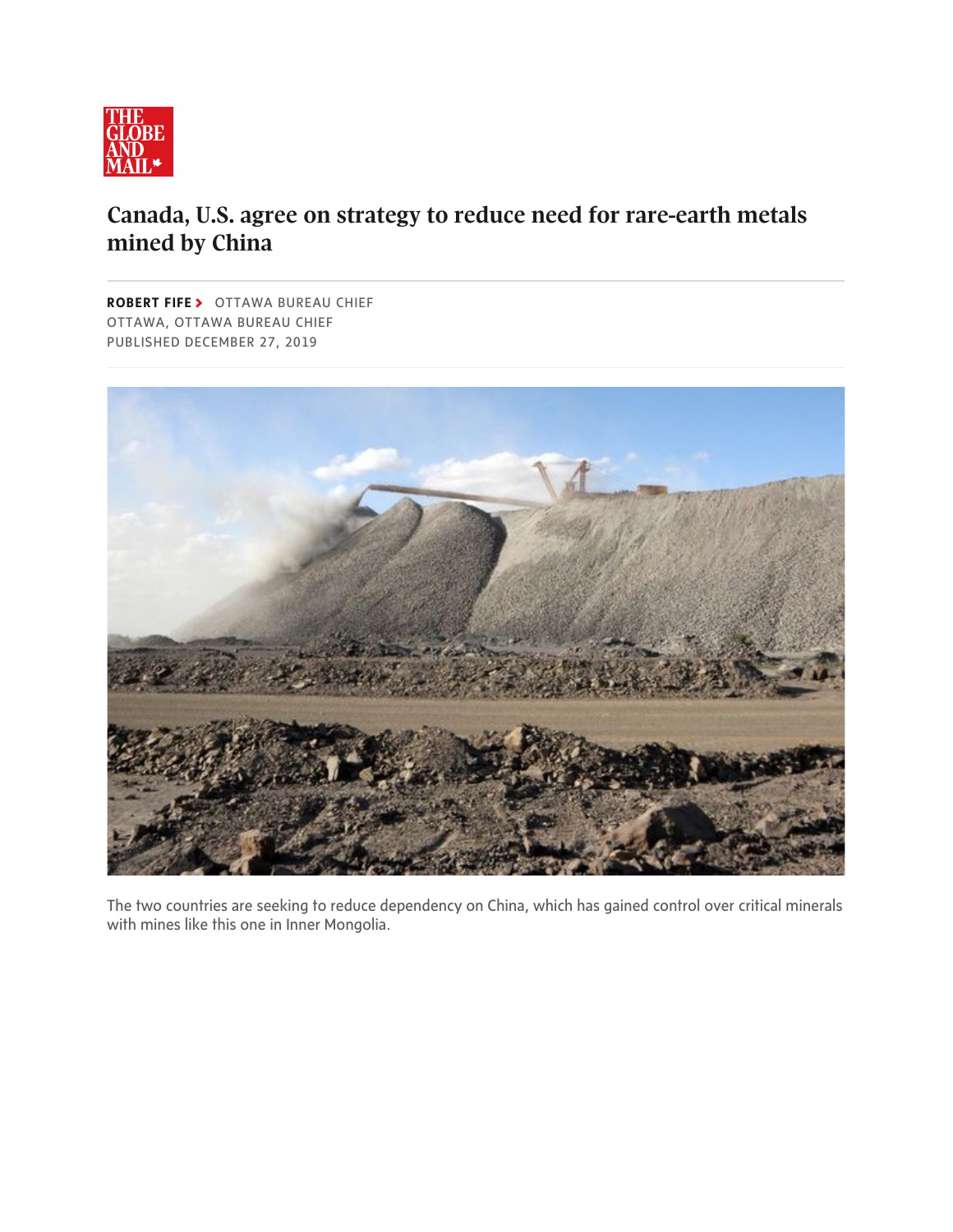Canada and the United States have signed a memo of understanding to reduce their reliance on China for rare-earth minerals that are critical to high-tech and military products, such as smartphones, electric cars and weapons guidance systems.

Officials in both countries have been working since August to develop an action plan for specialty mineral projects and strategic investments in North American processing facilities, as well as greater research and development in extraction of rare-earth materials.

The memorandum was signed on Dec. 19 and aims to secure "resilient supply chains for critical energy minerals" for key sectors, including aerospace, defence and clean technology, according to a statement by Canada's Natural Resources ministry and the U.S. Department of Energy.

Pierre Gratton, president of the Mining Association of Canada, said China is gaining control over critical minerals and metals such as uranium, lithium, cesium and cobalt. These types of specialty materials are used in a wide variety of products ranging from lasers, computer chips, electric vehicles, solar panels, smartphones and military equipment, including smart bombs and fighter jets.

"This is about the U.S. wanting to make sure it has access to a reliable supply of metals for its defence industries and manufacturing sector," Mr. Gratton said. "Canada is really well positioned because we have a strong mining industry. We are integrated into the U.S. market and the auto sector and some of the manufacturing sectors that need these minerals and metals."

At a White House meeting in late June, U.S. President Donald Trump and Prime Minister Justin Trudeau agreed to negotiate a joint strategy on mineral collaboration. The U.S. is also seeking alliances with Australia, Japan and the European Union, which share U.S. fears about mineral dependency on China.

Mr. Gratton said the Germans are also worried about Chinese control over critical minerals that are necessary for its automobile sector, such as lithium used in batteries to power electric vehicles.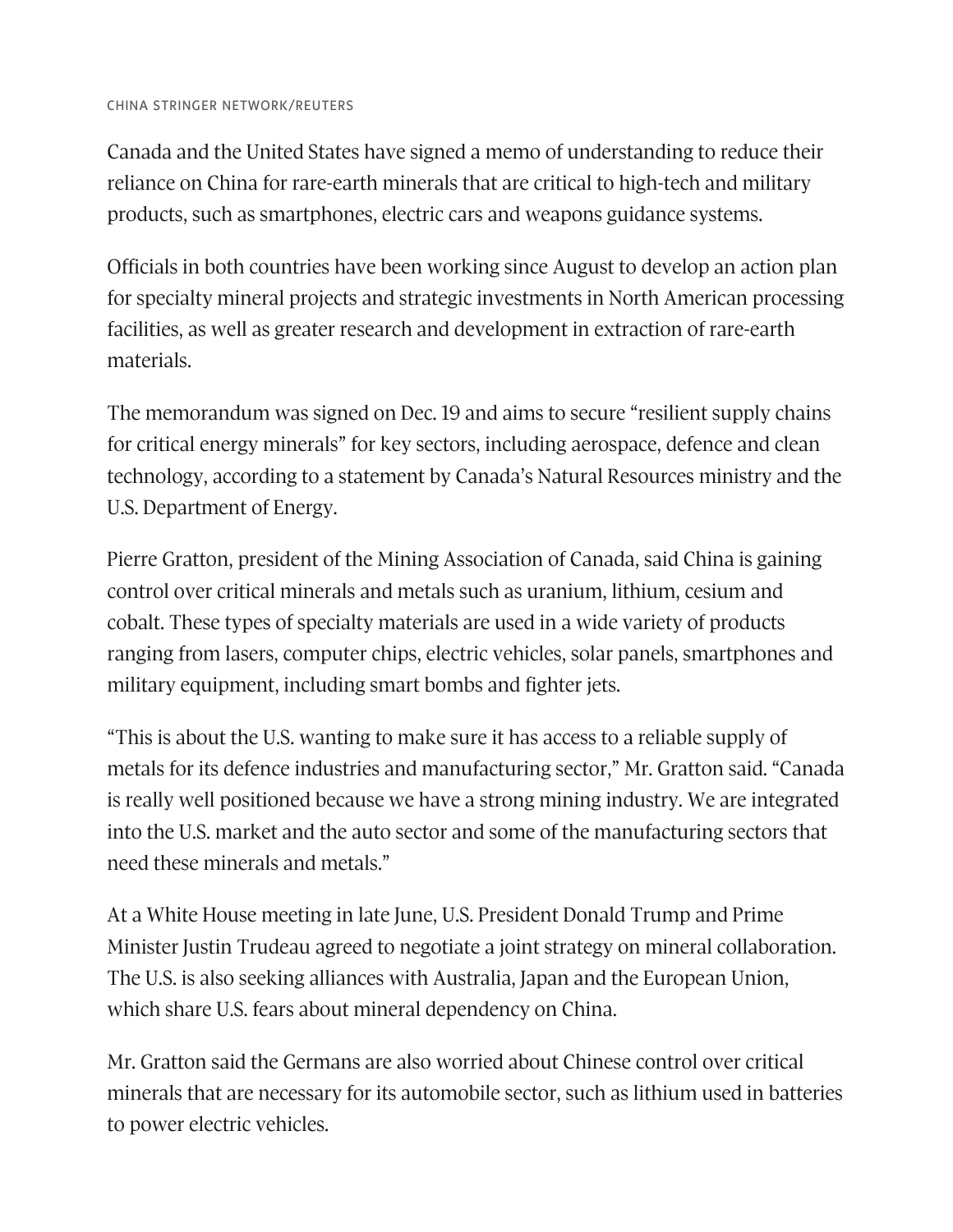"They are feeling very vulnerable by depending entirely on China for so much of it," he said. "So this is what this whole U.S. initiative is about, and what the Europeans are really interested in is how do we overcome a situation where a non-market player is starting to take control over the market."

Mr. Gratton said China is buying up critical mineral and metal mines in Africa, Indonesia and the Philippines. It is able to gain control of the market through cheap labour and by ignoring costly environmental standards required in North America and Europe, he said.

"It started with magnesium and tungsten and now it is playing out with other metals, even nickel where Canada is a major producer," Mr. Gratton said. "The price of nickel is low because the Chinese are all over Indonesia and the Philippines extracting nickel, using practices we would never authorize here in Canada at lower costs."

For example, Mr. Gratton said China flooded the market with magnesium when Noranda Inc. built a plant to extract magnesium from asbestos tailings in the Quebec town of Asbestos in 1999, forcing the company to close shop in 2002 and take a \$630-million write-down.

China has made veiled threats to restrict critical materials as leverage in its trade war with the U.S., as it did against Japan. In 2010, Beijing limited rare-earth exports to Tokyo while the two countries were sparring over disputed islands.

"For decades, China has pursued a strategy to control global critical mineral production and processing. This strategy has led to China being the leading producer of minerals vital to the modern economy," according to a Canadian briefing document.

Mr. Gratton said Canada's mining sector is setting up a task force to work with Ottawa and Washington. The initial focus is to identify critical mineral projects and study "how to overcome some of the R&D challenges to drive down costs and be competitive with China," he said.